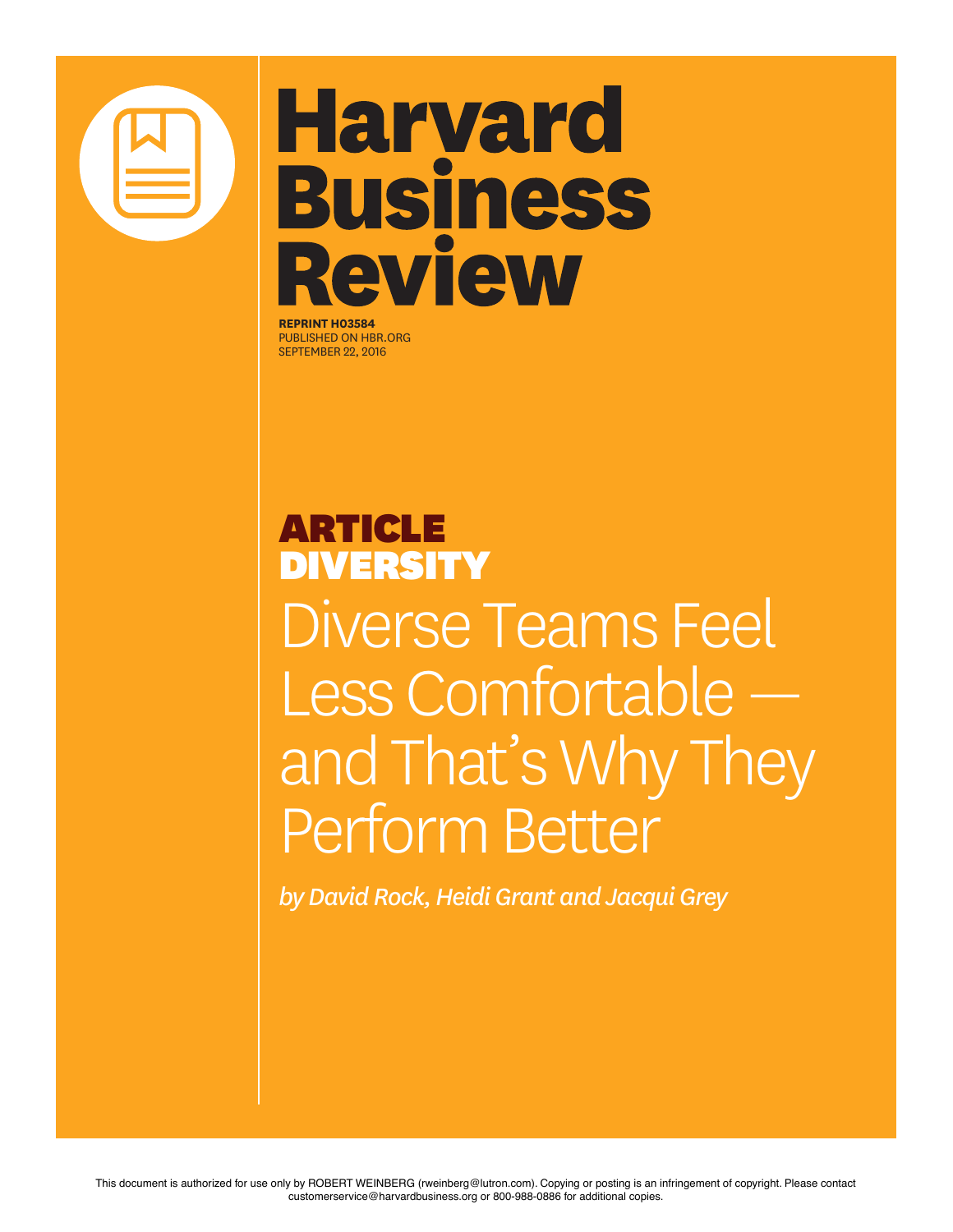

### **DIVERSITY**

## **Diverse Teams Feel Less Comfortable — and That's Why They Perform Better**

by David Rock, Heidi Grant and Jacqui Grey **SEPTEMBER 22, 2016**



In numerous studies, diversity — both inherent (e.g., race, gender) and acquired (experience, cultural background) — is associated with business success. For example, a 2009 analysis of 506 companies found that frms with more racial or gender diversity had more sales revenue, more customers, and greater profts. A 2016 analysis of more than 20,000 frms in 91 countries found that companies with more female executives were more proftable. In a 2011 study management teams exhibiting a wider range of educational and work backgrounds produced more-innovative products. These are mere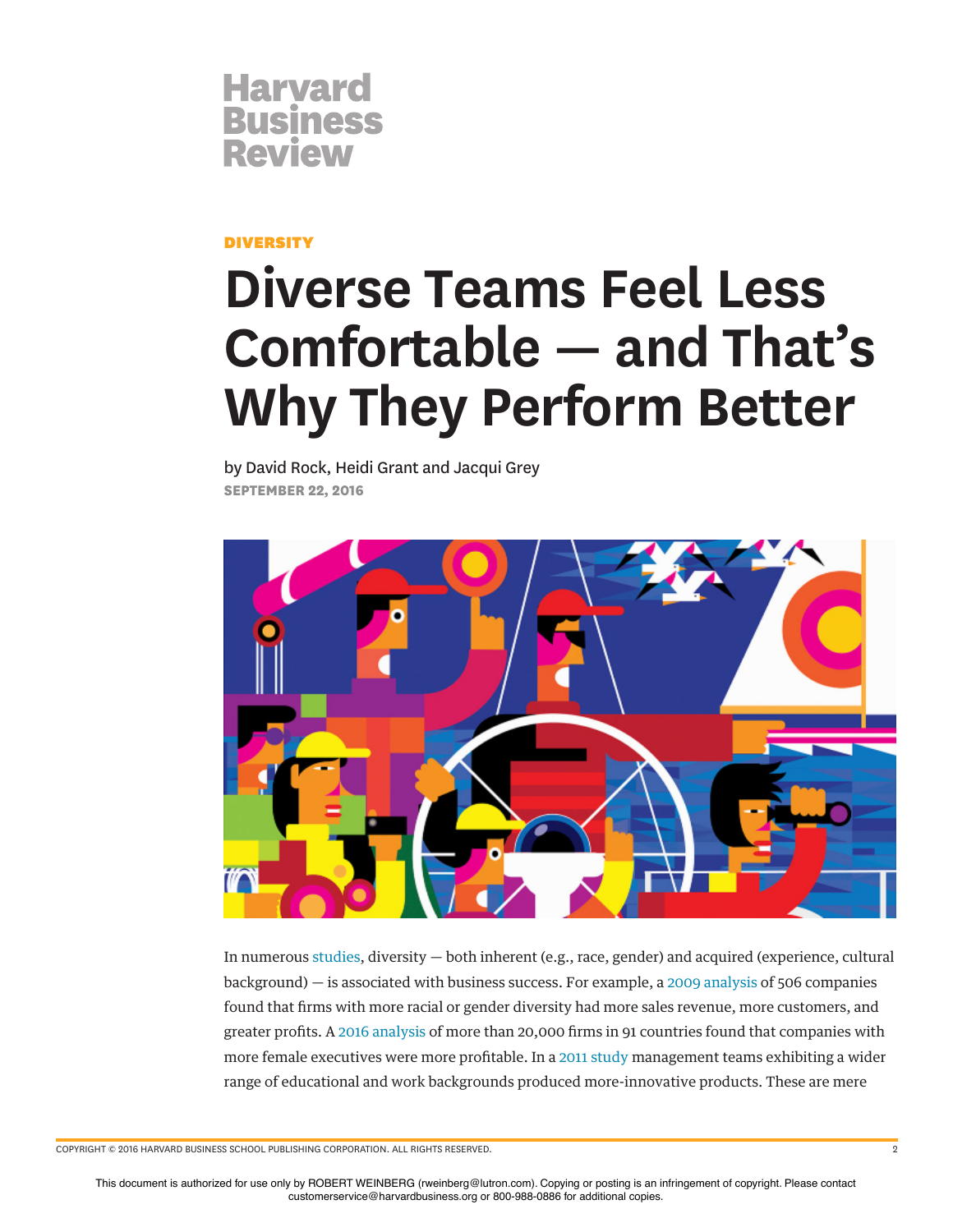correlations, but laboratory experiments have also shown the direct efect of diversity on team performance. In a 2006 study of mock juries, for example, when black people were added to the jury, white jurors processed the case facts more carefully and deliberated more efectively.

Under increasing scrutiny, and mindful of the benefts of diversity on the bottom line, many companies are trying to recruit and retain a more diverse workforce. Success has so far been marginal. With so much at stake, why aren't these companies making more headway? One reason could be that, despite the evidence about their results, homogenous teams just *feel* more efective. In addition, people believe that diverse teams breed greater confict than they actually do. Bringing these biases to light may enable ways to combat them.

### **Homogenous Teams Feel Easier — but Easy Is Bad for Performance**

A revealing 2009 study of fraternity and sorority members published in Personality and Social Psychology Bulletin ofers a remarkable window into the workings of diverse and homogenous teams. Fraternity and sorority membership conveys a powerful group identity, much like political or religious afliation, and consequently can create a strong sense of similarity (or dissimilarity) with others. In the experiment, teams were asked to solve a murder mystery. First, students were individually given 20 minutes to study the clues and pinpoint the likely suspect. Next, they were placed into teams of three with fellow members from the same Greek house and given 20 minutes to discuss the case together and provide a joint answer. Five minutes into the discussion, however, they were joined by a fourth team member, someone from either their own house or another one.

After collectively naming their suspect, members individually rated aspects of the discussion. More diverse groups — those joined by someone from outside their own fraternity or sorority — judged the team interactions to be less efective than did groups joined by insiders. They were also less confdent in their fnal decisions.

Intuitively, this makes sense: On a homogenous team, people readily understand each other and collaboration fows smoothly, giving the sensation of progress. Dealing with outsiders causes friction, which feels counterproductive.

But in this case their judgments were starkly wrong. Among groups where all three original members didn't already know the correct answer, adding an outsider versus an insider actually doubled their chance of arriving at the correct solution, from 29% to 60%. The work felt harder, but the outcomes were better.

In fact, working on diverse teams produces better outcomes precisely *because* it's harder.

This idea goes against many people's intuitions. There's a common bias that psychologists call the fuency heuristic: We prefer information that is processed more easily, or fuently, judging it to be truer or more beautiful. The efect partially explains that we gain greater appreciation of songs or paintings when they become familiar because they're more easily processed. The fuency heuristic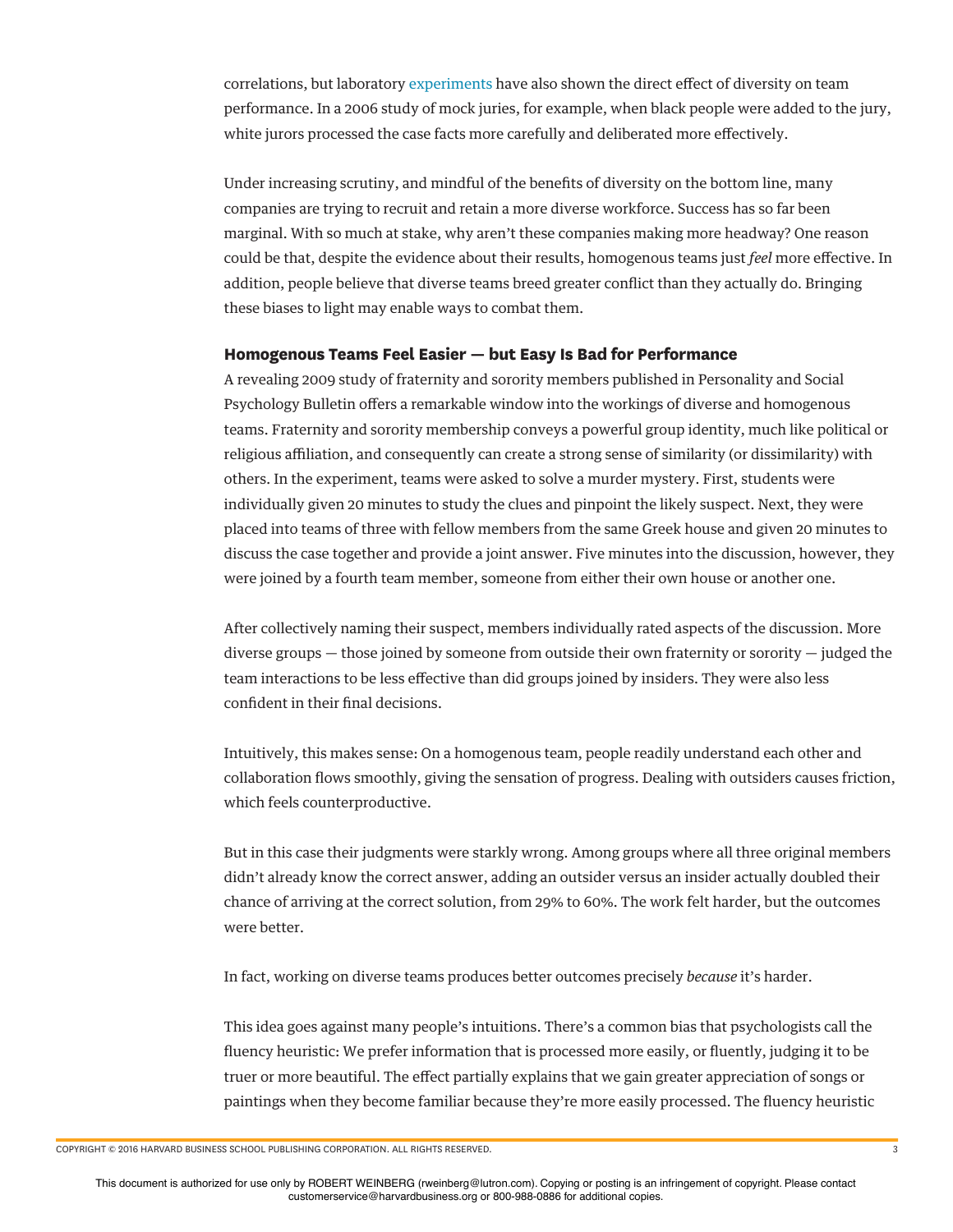leads many people to study incorrectly; they often simply reread the material. The information becomes more familiar without much effort, and so they feel that they're learning. But in a 2011 study students performed better on a test after studying the text once and then trying to recall as much as they could, a strenuous task, than they did by repeatedly going over the text, even though they predicted that rereading was the key to learning. Similarly, confronting opinions you disagree with might not seem like the quickest path to getting things done, but working in groups can be like studying (or exercising): no pain, no gain.

#### **Diversity Can Increase Conflict, but Not as Much as You Think**

There's another bias at play here, too: A 2015 paper in Organization Science, summarized in this HBR article, suggests that people overestimate the amount of confict that actually exists on diverse teams. In one study MBA students were asked to imagine that they were comanaging several fourperson teams of interns, and that one team had asked for additional resources. They saw photos of the members, depicting four white men, four black men, or two of each. They then read a transcript of a discussion among the group and rated the team on various factors. Teams of four white men and four black men were seen as having equal levels of relationship confict, but the diverse teams were seen as having more relationship confict than the homogeneous teams, even though everyone had read the same transcript. Further, this perception of greater confict made the participants less likely to provide the additional resources the mixed group had requested.

This type of unconscious bias can clearly have a signifcant impact not only on hiring but also on the ways in which leaders create teams and encourage collaboration. Without realizing it, they may be reluctant to add diversity to a team or to assign colleagues with diferent backgrounds to work together, in response to an (overblown) fear of the tension and difficulty that could ensue.

#### **Capitalizing on Diversity Means Highlighting — Not Hiding from — Differences**

It's critical to note that simply making a team more diverse is not necessarily enough to see the benefts. Diverse teams must fnd ways to work together productively, and often the best ways of working may seem counterintuitive.

For example, research suggests that when people with diferent perspectives are brought together, people may seek to gloss over those diferences in the interest of group harmony — when, in fact, diferences should actually be taken seriously and highlighted. In a 2012 study teams of three were tasked with generating a creative business plan for a theater. On some teams, members were assigned distinct roles (Artistic, Event, and Finance Manager), thus increasing diversity of viewpoints. These teams came up with better ideas than homogeneous teams — but only if they'd been explicitly told to try to take the perspectives of their teammates. They had to face up to their diferences in order to beneft from them.

Another way to take advantage of difering viewpoints is to highlight the value of multiculturalism. One 2009 study looked at support for multiculturalism versus colorblindness in nearly 4,000 employees in 18 work units at a large U.S. health care frm. The more that workers agreed